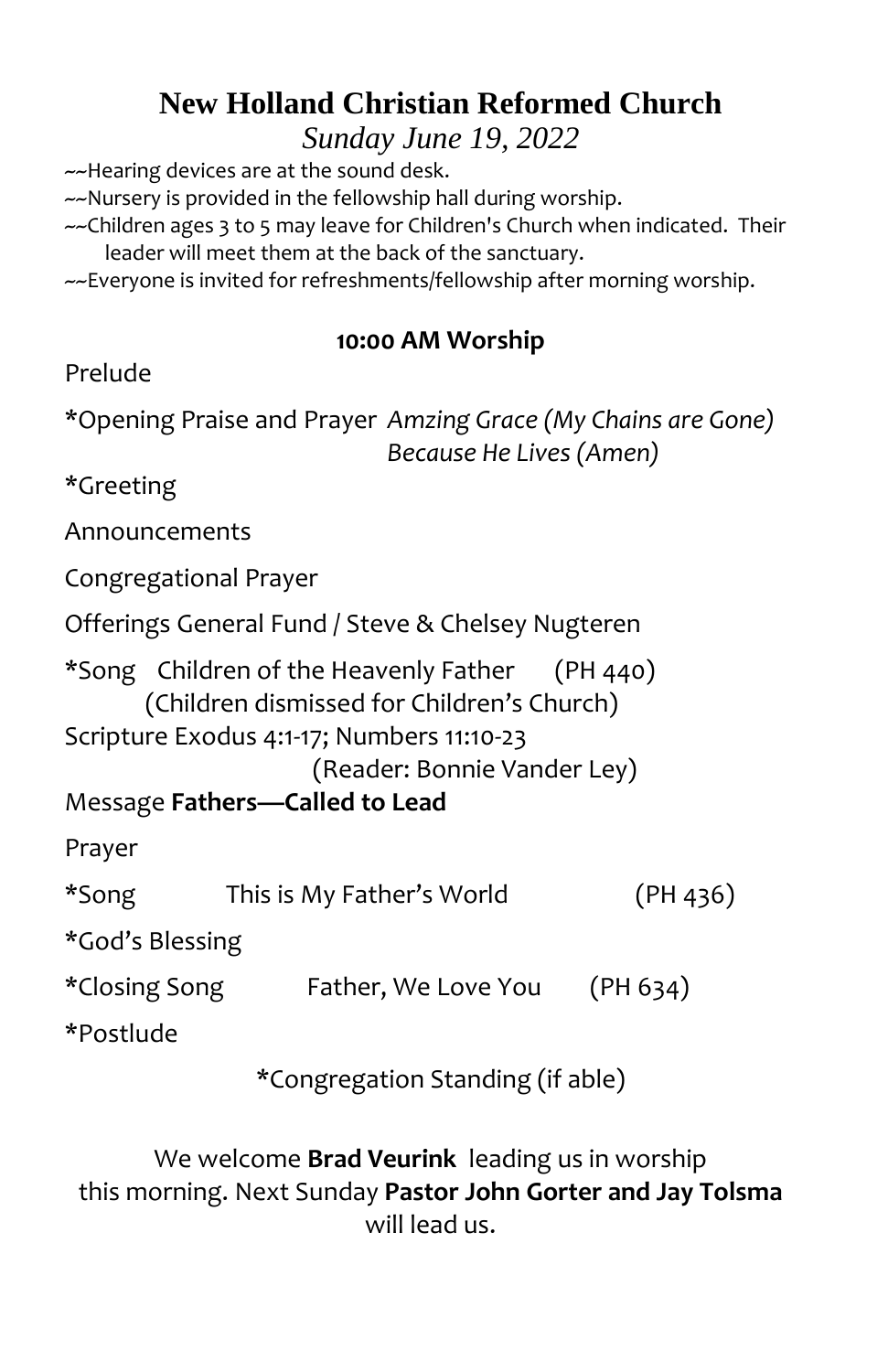# **ANNOUNCEMENTS**

**Welcome to worship!** When the opening praise is complete, please greet each other as we continue worshipping together.

**There will be a congregational** meeting and vote on today after the worship service, to determine if Norlyn VanBeek will be offered a 9-month contract for specialized transitional minister.

**Ladies Aid** will meet on Thursday, June 23 at 1:30, studying Lesson 10.

Please find in your mailbox a newsletter from Steve and Chelsey Nugteren.

**Platte CRC** invites you to a combined evening worship service on the occasion of Independence Day on July 3, 2022 at 7pm. Pastor Drew Hoekema will be bring the message, an offering will be received for Dakota Christian School. Refreshments will be served. We look forward to worshiping our God again together as sister churches!

**Happy birthday** and God's richest blessings on our senior members with birthdays this week: Dennis Hubers (June 20), Sharon Hofstee (June 23), Gorden Munneke (June 26).

**Donations are being accepted for the New Holland Cemetery**. Those that wish to give can either contact a deacon or mail donations to the church.

**New Building:** As of 6/3/2022 the New Building Fund is at a total of \$584,356.22. For those that wish to direct their offerings to the new church building project, please make checks payable to NHCRC with the memo indicating New Building Project and cash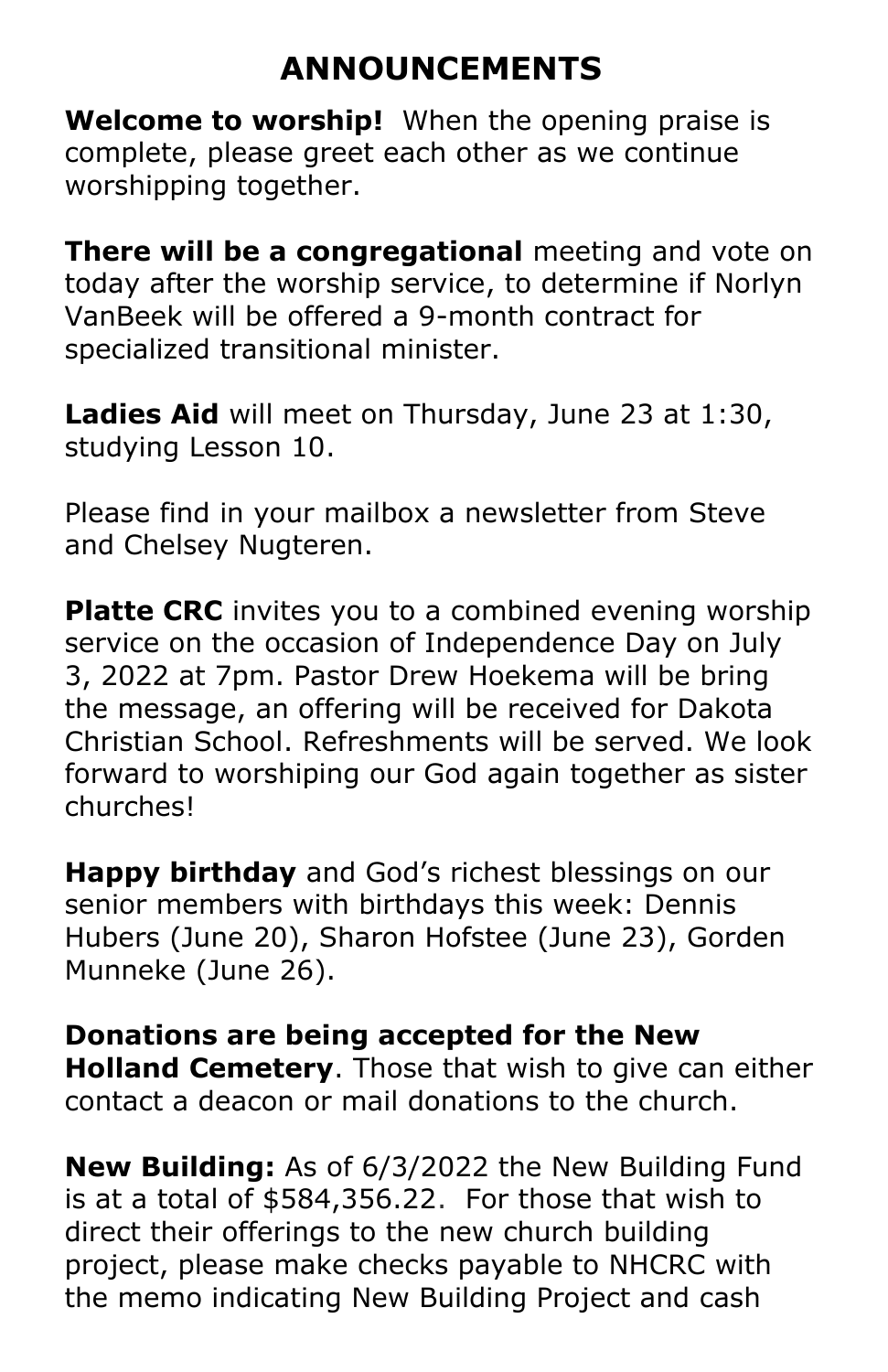offerings in an envelope labeled to the New Building Project. Funds can be placed in the offering box in the back of the sanctuary, given to a deacon, or mailed to the church at NHCRC, PO Box 3, New Holland, SD 57364.

Please contact your **district elder or deacon** with any pastoral needs.

 **District 1** New Holland: Larry VanZee; Rich Van Zuidam

**District 2** NW of New Holland: Larry Vander Ley; Michael Zomer

 **District 3** NE of New Holland: Marty Overweg; Brett Feenstra

**District 4**SW of New Holland: Darcy Jongejeugd; Riley Niewenhuis

**District 5** SE of New Holland: Jerry BaanHofman; Dillon Munneke

The Vine's Bountiful Table: The menu for **Thursday June 23 (serving from 5:30-6p.m.)** is: Meatballs. Deadline for sign up is **today!** Signup sheet is in the Narthex of Platte CRC or call Norma's cell phone 605- 680-1691. We'd love to have you come; invite your friends and neighbors!

**Cornerstone Prison Church,** Sioux Falls Faith Fellowship Weekend: Friday, July 29 – 6:00-7:45pm-Kick Off Worship Service until Saturday, July 30 and Sunday, July 31 – 8:00am-4:00pm each day. The theme for the weekend is Renewal. The deadline for signing up is Thursday, July 7. We would be happy to have you join us for part of the week-end or all of it. If you would like more information or to sign up, please contact us at [office@cornerstonepcsd.org](mailto:office@cornerstonepcsd.org) or call 507- 215-3670. Thank you for considering this wonderful ministry opportunity!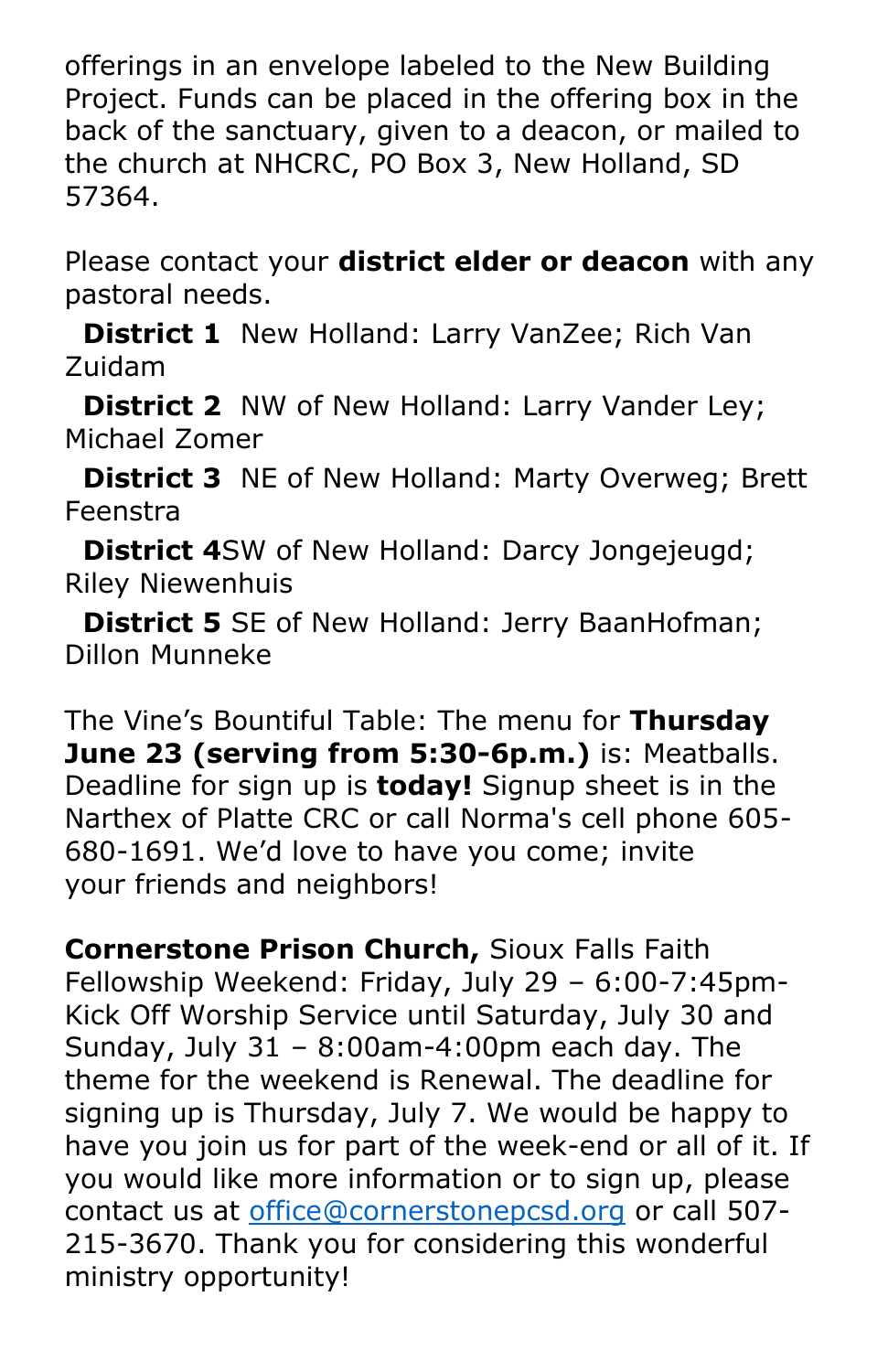### **Recap of Bulletin Dates**:

- June 19 NHCRC Congregational meeting
- June 23 -- New Holland CRC Ladies Aid
- June 23 Vine's Bountiful Table
- July 3 combined evening worship service with Platte CRC
- July 18/19 GEMS Camp
- July 29 Cornerstone Prison Church Fellowship Weekend

### **Usher and Lift Information:**

 **Head**: **Jan-June N**: Wayne Veurink **S:** Matt Hubers **May-June N:** Tyler Veurink, Terry Van Zee  **S:** Lee Niewenhuis, Myron Veurink **June** Lift: Darrell Feenstra

### **Missionary Special Date:**

Steve & Chelsey Nugteren Anniversary June 23

**A note about Special Music**: If it's your turn to make arrangements for special music, please share these details with Donna Veurink so they can be added to the bulletin.

### **Upcoming Special Music:**

| June 26 Darrell Feenstra              |
|---------------------------------------|
| <b>July 10</b> Devin & Brandi DeLange |
| <b>July 24</b> Dillon & Jamie Munneke |